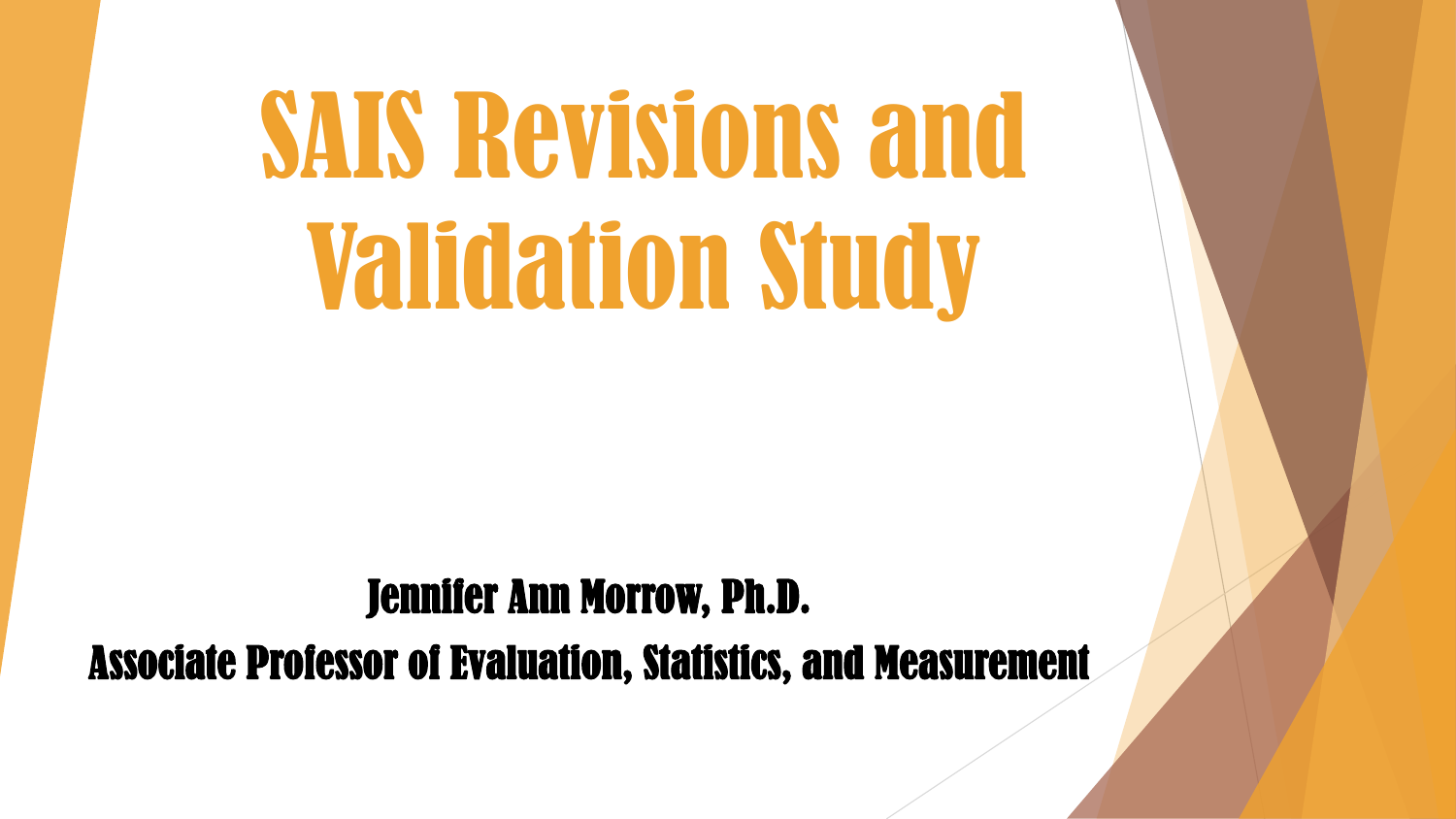# 2014-15 SAIS Task Force

Tasked by the Provost with revision of the Student Assessment of Instruction System (SAIS) questionnaire and delivery system.

Purpose:

- Decrease number of SAIS questions and define terms/constructs being measured
- Include good teaching indicators
- Avoid construct repetition via SAIS questions.

Task force members developed:

- A core set of 11 End of Course (EOC) evaluation questions
- Suggested supplemental questions (discussion, lab, online).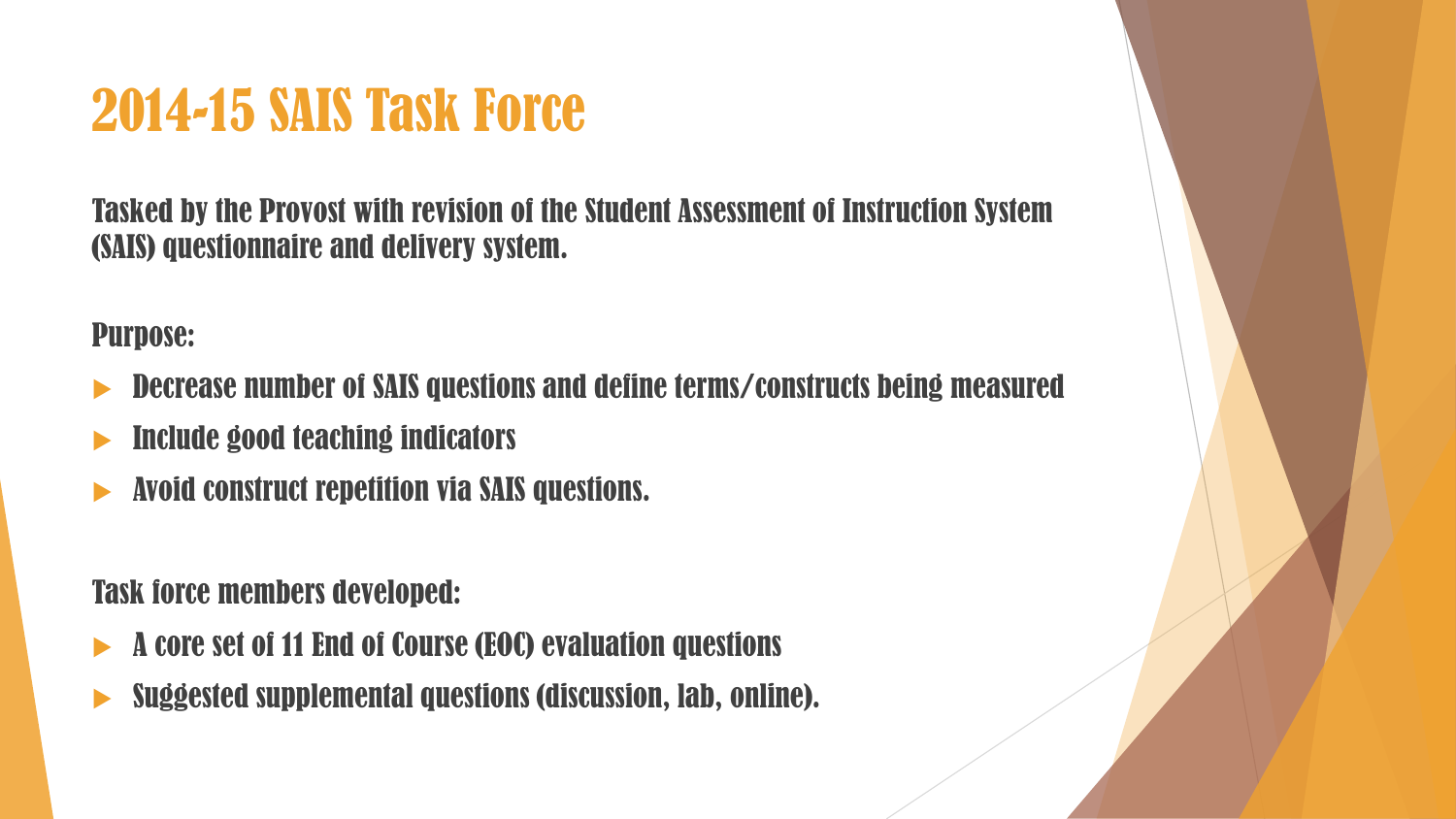| <b>Marsh's 9 Factors in Student Evaluation of</b><br><b>Teaching</b>                                                                                  | <b>Construct</b>                                                                                                                                                                      |
|-------------------------------------------------------------------------------------------------------------------------------------------------------|---------------------------------------------------------------------------------------------------------------------------------------------------------------------------------------|
| <b>Rapport/Enthusiasm for Subject</b>                                                                                                                 | The perceived ability of the instructor to reach out and connect with students.<br>The perceived level of availability of the instructor beyond regularly scheduled<br>meeting times. |
| 2. Breadth of Coverage<br>3.<br><b>Course Delivery</b><br>Organization/Clarity<br>4.<br><b>Grading (feedback)</b><br>5.<br><b>6. Course Resources</b> | Course dimensions – The perceived organization and effectiveness of the course<br>as delivered.                                                                                       |
| <b>7. Group Interaction</b>                                                                                                                           | The perceived opportunity for student-to-student to practice or actively engage<br>course content.                                                                                    |
| 8. Learning/Value                                                                                                                                     | The perceived opportunity for student to practice or actively engage course<br>content.<br>The perceived level of value of the course experience                                      |
| <b>9. Workload/Difficulty</b>                                                                                                                         | The perceived level of academic challenge the course presented to the student.                                                                                                        |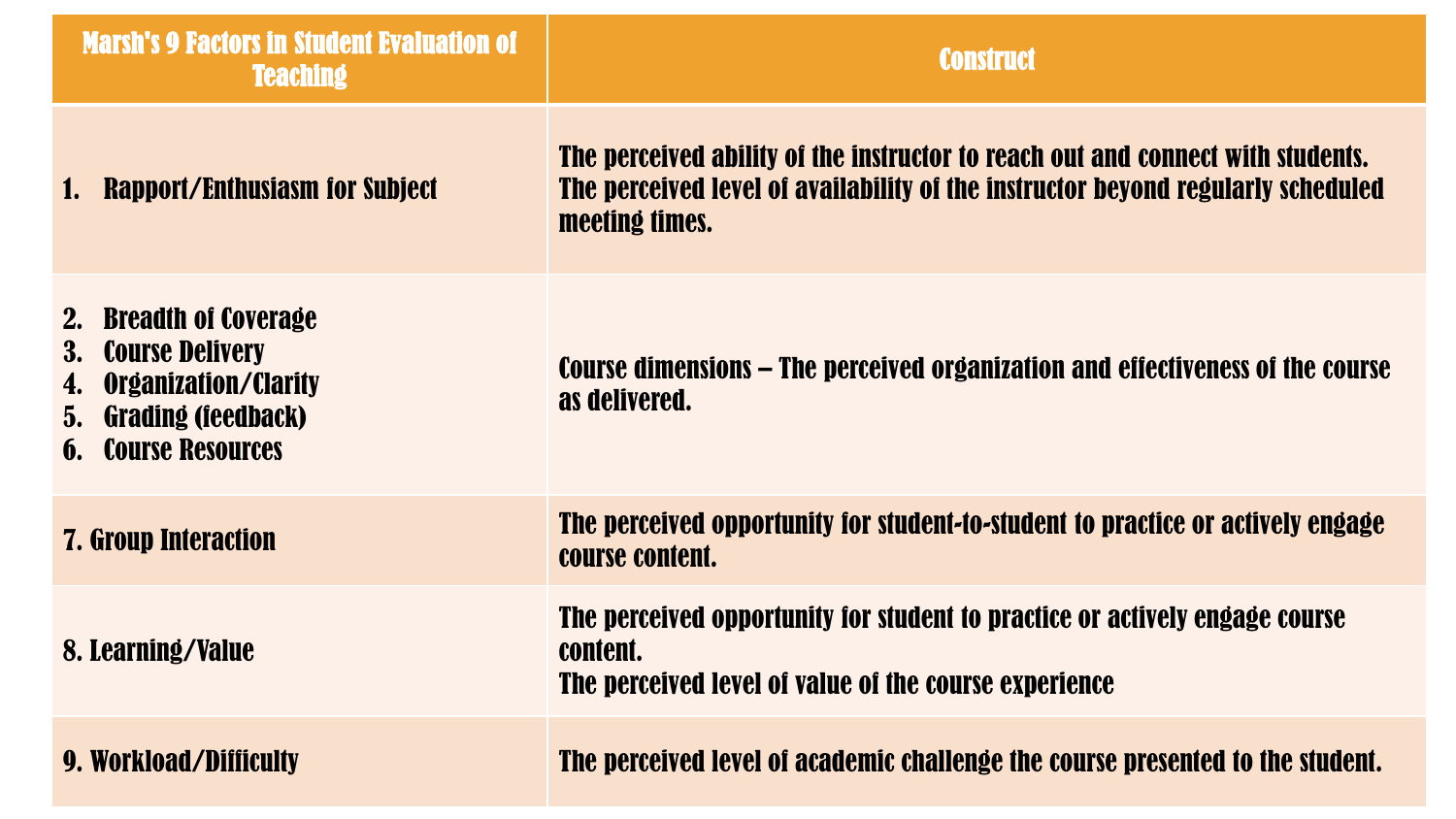# Revised SAIS – Initial Draft (Core Questions)

 $\blacktriangleright$  To what extent:

- ▶ 1. Were the learning objectives clearly stated?
- $\blacktriangleright$  2. Was the instruction consistent with the stated learning objectives?
- ▶ 3. Were the class sessions well organized?
- 4. Did the instructor create an atmosphere that invited you to seek additional help?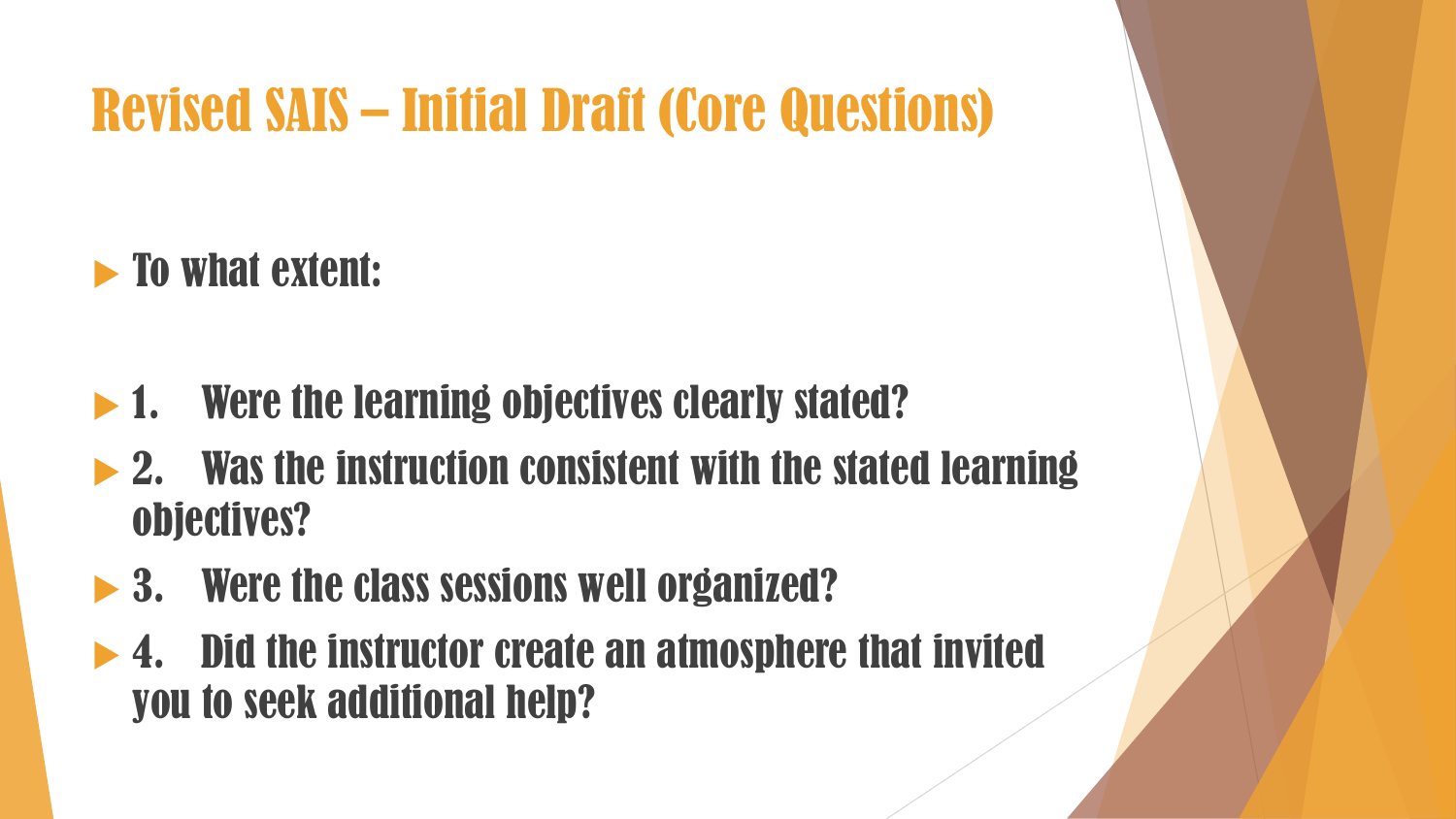# Revised SAIS – Initial Draft (Core Questions)

 $\blacktriangleright$  To what extent:

- $\blacktriangleright$  5. Did the instructor contribute to your understanding of course content?
- $\blacktriangleright$  6. Did the course provide opportunities for you to engage with the subject matter in a meaningful way?
- ▶ 7. Did the course challenge you to learn something new?
- ▶ 8. Did the course provide opportunities for you to interact with other students in relation to this course?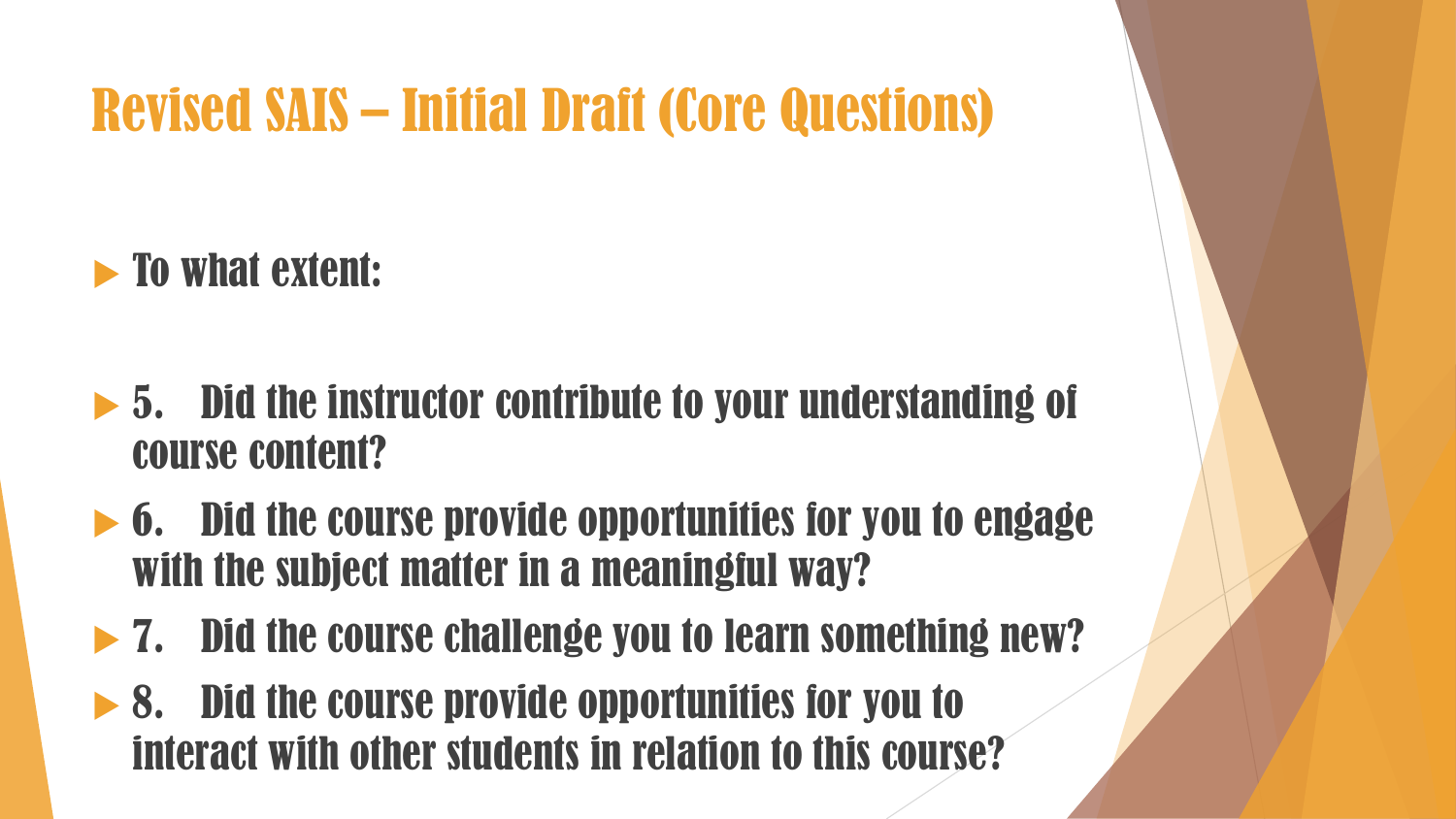# Revised SAIS – Initial Draft (Core Questions)

 $\blacktriangleright$  To what extent:

- ▶ 9. Did the course provide opportunities for you to interact with the instructor in relation to this course?
- ▶ 10. Did the course materials (readings, homework, laboratories, etc.) enhance your learning in this course?
- $\blacktriangleright$  11. Did graded assessments, such as examinations, quizzes, projects, etc. measure what you learned?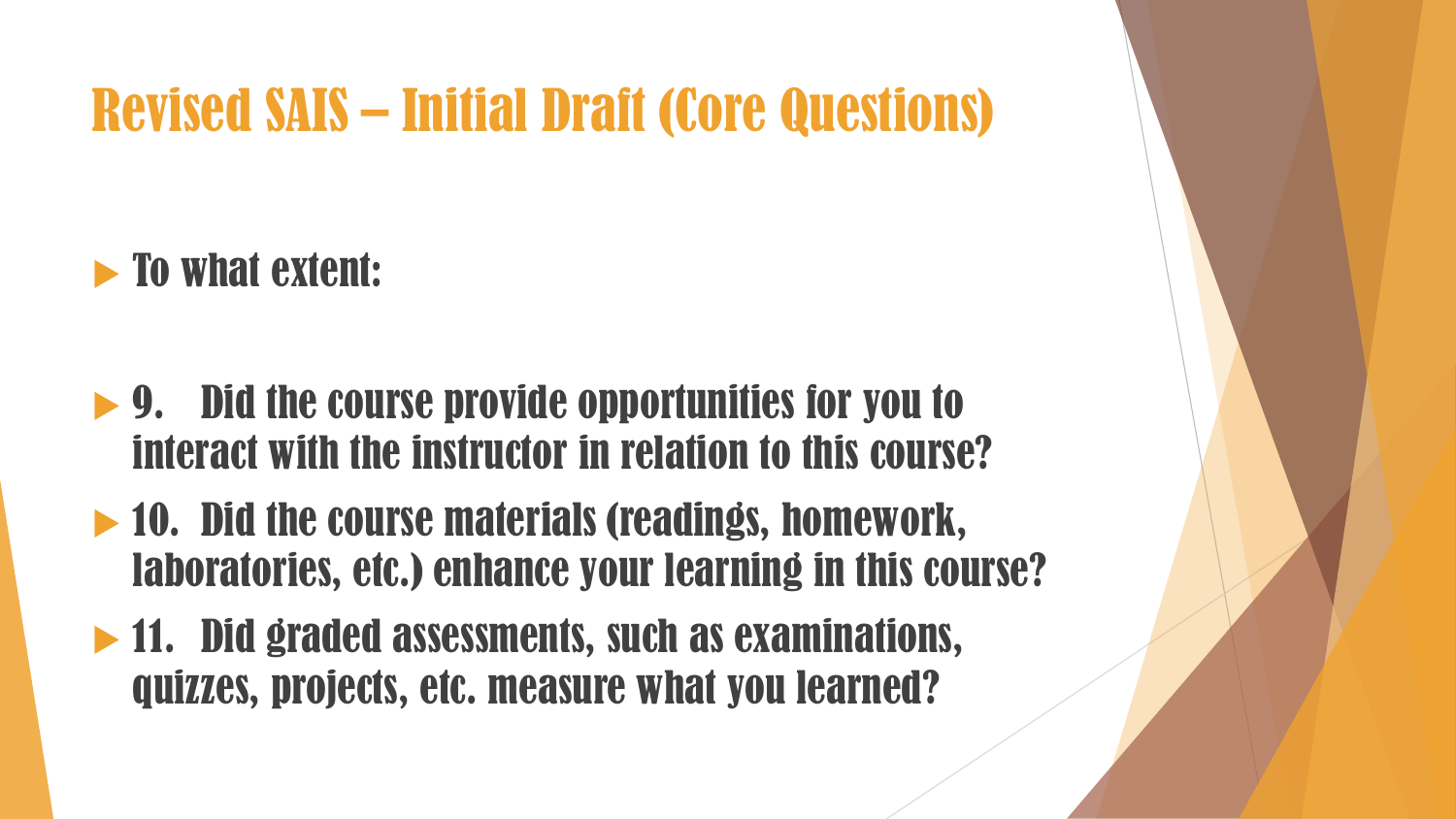# Revised SAIS – Possible Response Categories

- ▶ 5-Always or almost always ▶ 5-More than 80% of the
- ▶ 4-Most of the time
- 3-About half of the time
- ▶ 2-Occasionally
- **1-Never or almost never**
- time
- $\blacktriangleright$  4-60% to 80% of the time
- $\blacktriangleright$  3-40% to 60% of the time
- $\blacktriangleright$  2-20% to 40% of the time
- **1-Less than 20% of the time**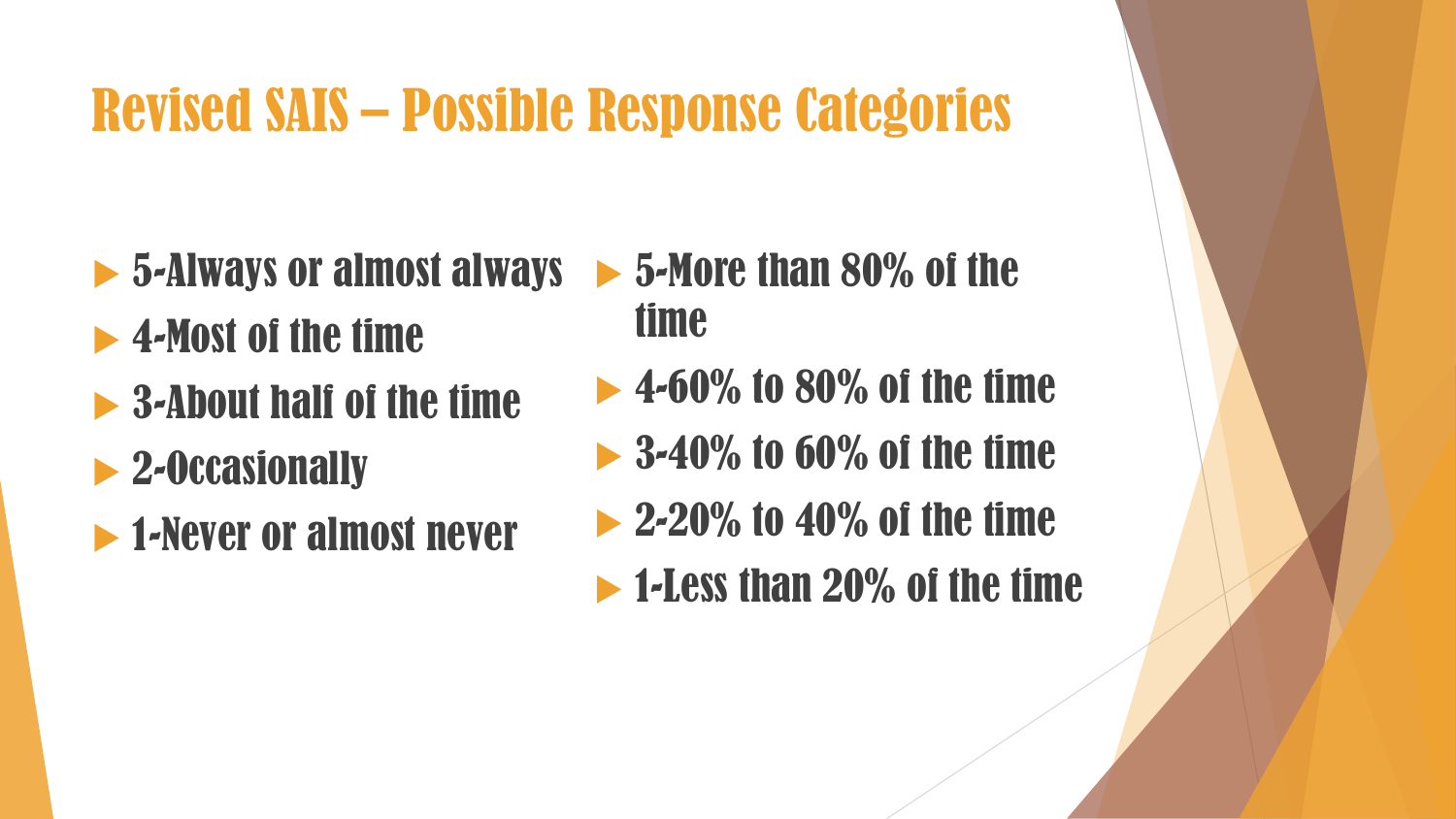## Questions for Discussion/Recitation Sections

- $\blacktriangleright$  1. My instructor develops classroom discussion skillfully.
- ▶ 2. This course provides an opportunity to learn from other students.
- ▶ 3. There is an appropriate mix of lecture and discussion in this class.
- ▶ 4. My instructor encourages questions and expression of ideas.
- 5. Class discussion is kept on track and moving forward.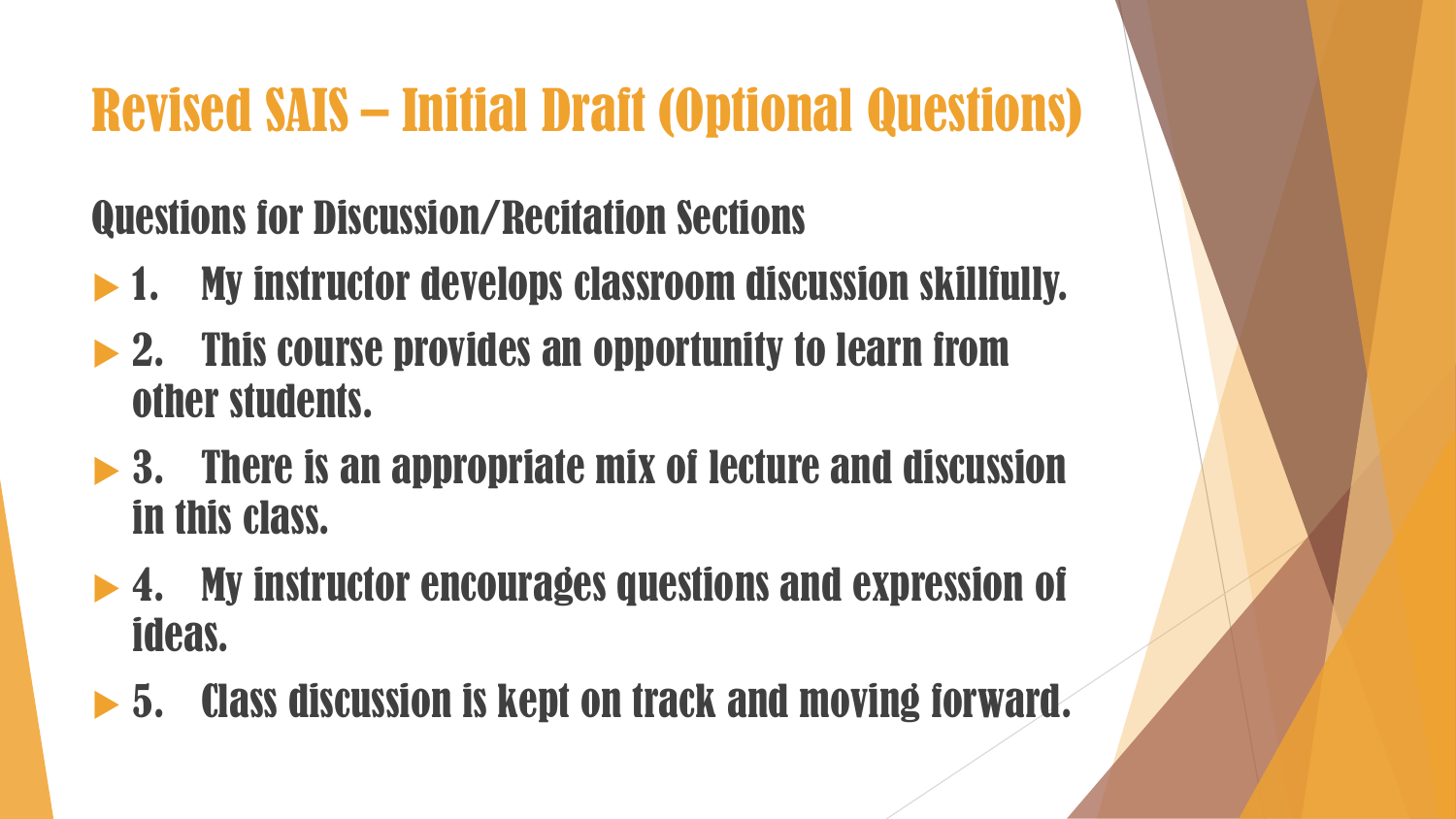## Questions for Lab Sections

To What Extent:

- $\blacktriangleright$  1. Did the activities and assignments in the laboratory sessions enhance your learning in this course?
- 2. Did the laboratory instructor create an atmosphere that invited students to seek additional help when they needed it?
- 3. Were the laboratory instructor's explanations and directions clear?
- ▶ 4. Did the laboratory instructor create an atmosphere that supported student learning?
- 5. Were laboratory sessions well organized?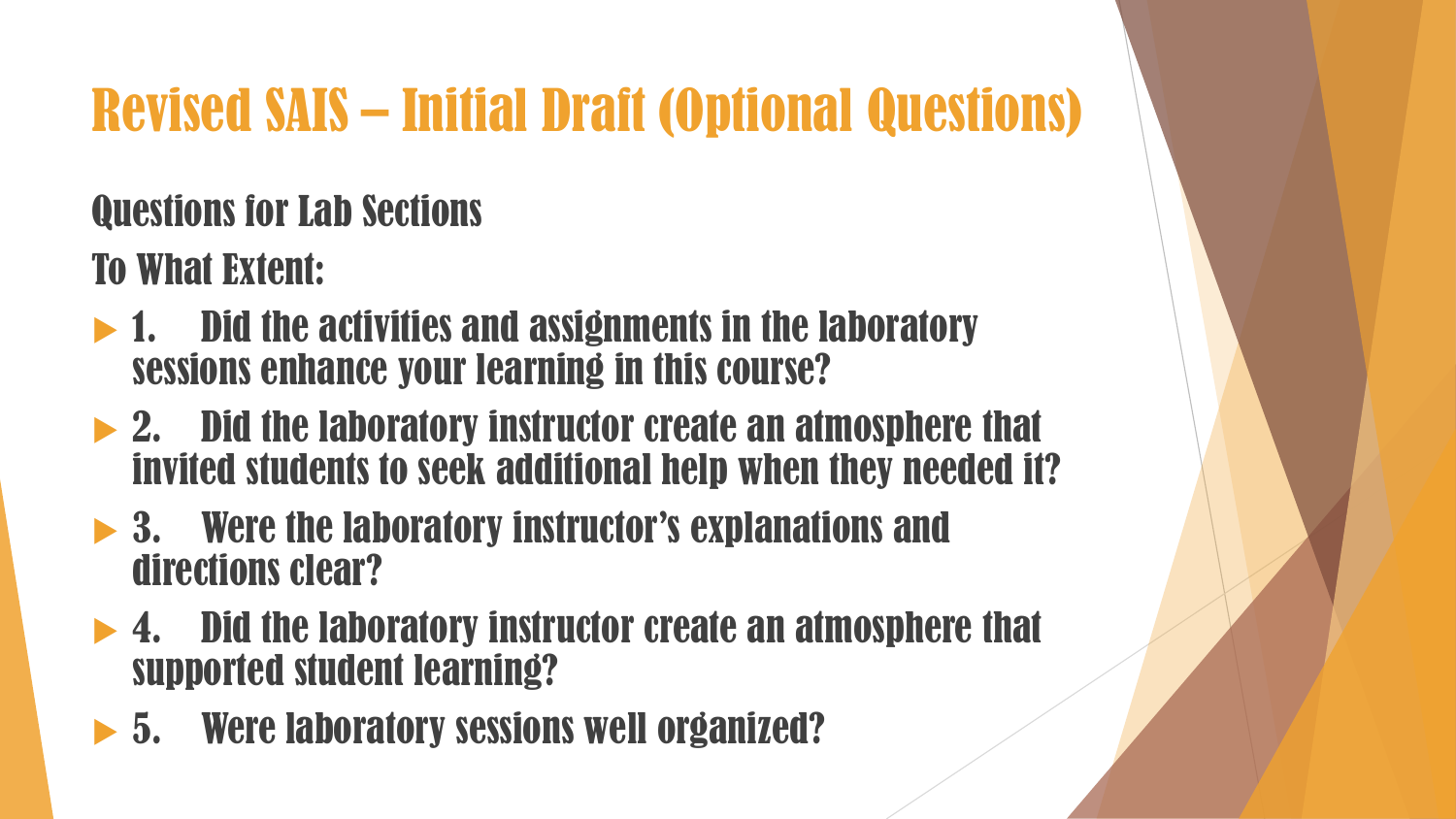## Questions for Online/Hybrid Courses

- $\blacktriangleright$  1. Did the instructor respond promptly to email inquiries?
- ▶ 2. Was the course site organized clearly?
- ▶ 3. Were there opportunities for interaction between instructor and students?
- ▶ 4. Were there opportunities for interaction between peers?
- $\blacktriangleright$  5. Were the technology tools appropriate for the course?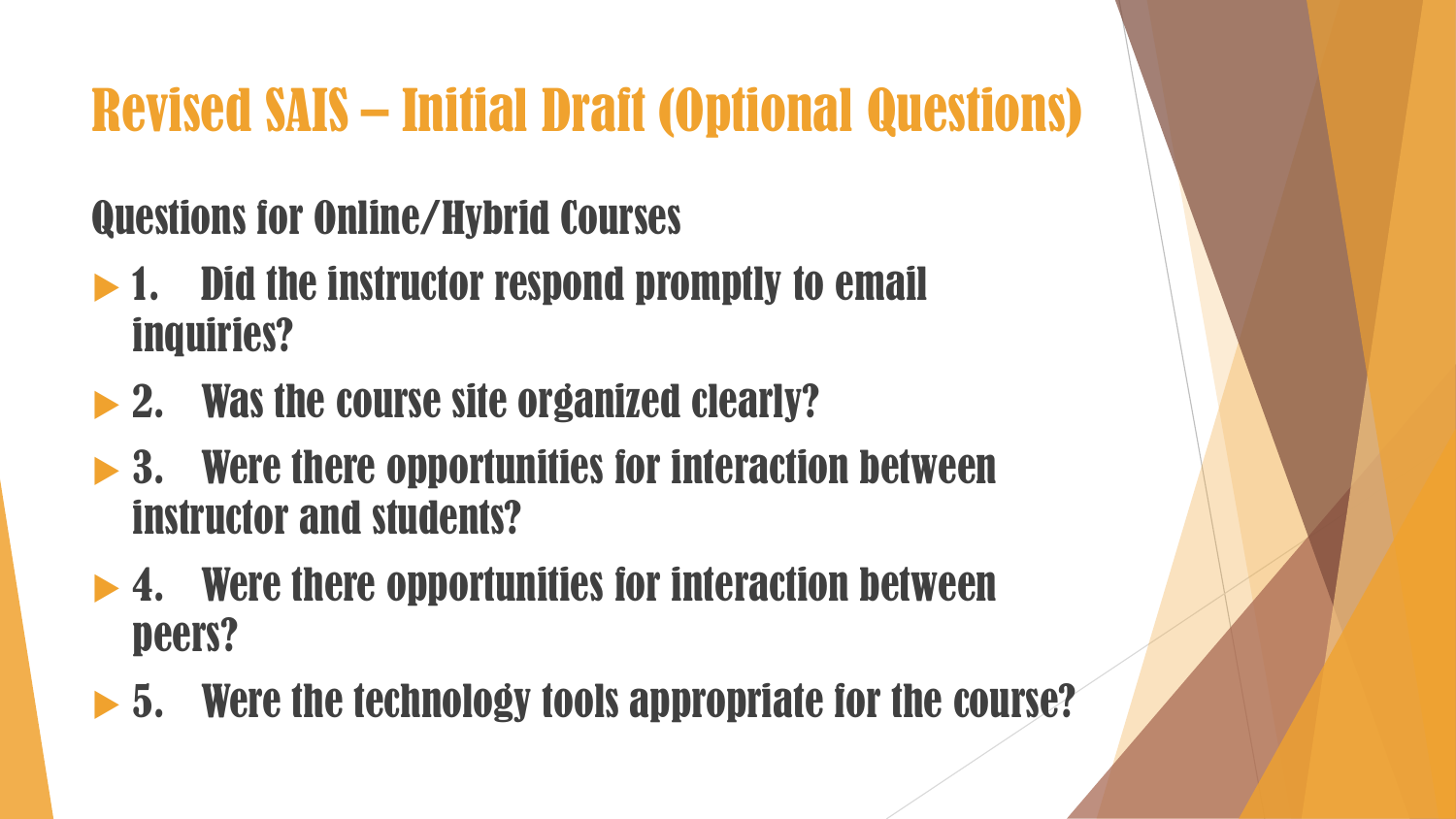## Need to Develop Questions For

- **1. Studio Courses**
- ▶ 2. Performance Courses
- ▶ 3. Courses with a Service Learning Component
- ▶ 4. Other types of courses?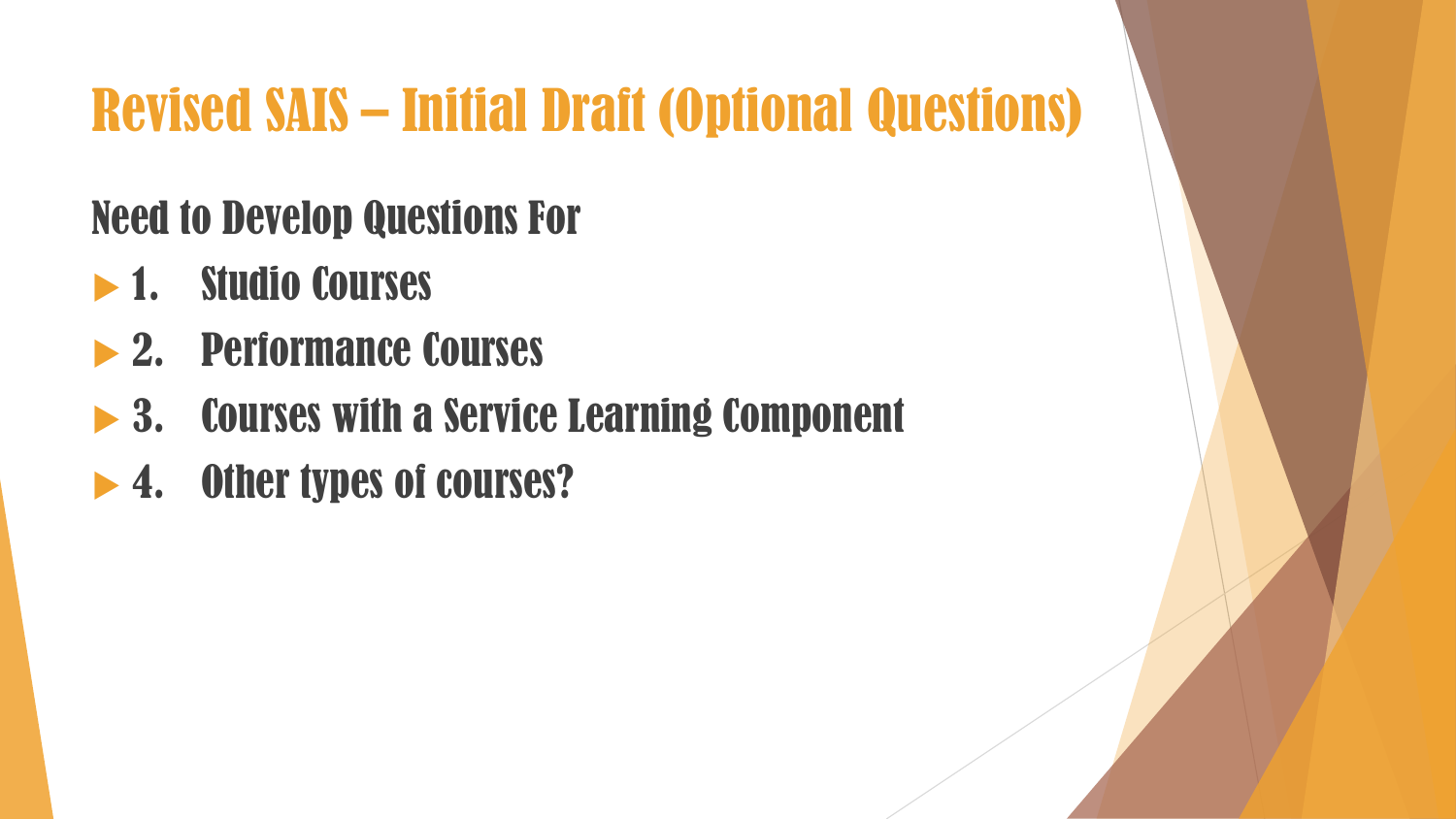## Validation of New EOC Assessment

**EXAMERET EVALUATION, STATISTICS, and Measurement (ESM)** Doctoral Program faculty, graduates, and students will conduct the validation study

## $\blacktriangleright$  Fall 2015 and Spring 2016

Work closely with SAIS Task Force and key stakeholders

## **Final recommendations to be given in Summer 2016.**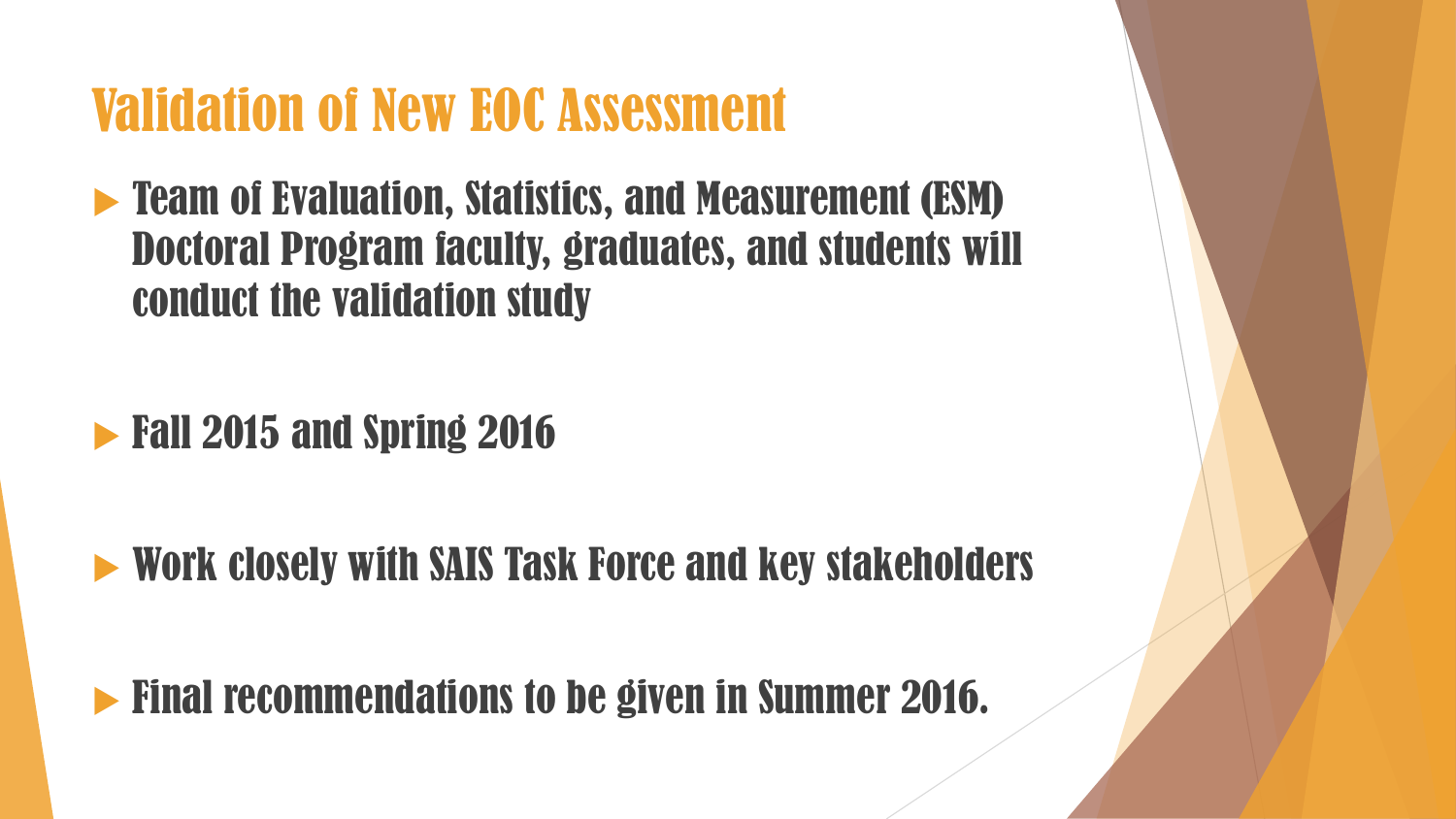# Validation of EOC Assessment – Fall 2015

## Meetings with key stakeholder groups

- Undergraduate Council
- Graduate Council
- **Faculty Senate**
- Student Government Associations
	- Undergraduate Student Government Association (SGA)
	- Graduate Student Senate (GSS)

## Meetings with Deans and Department Chairs.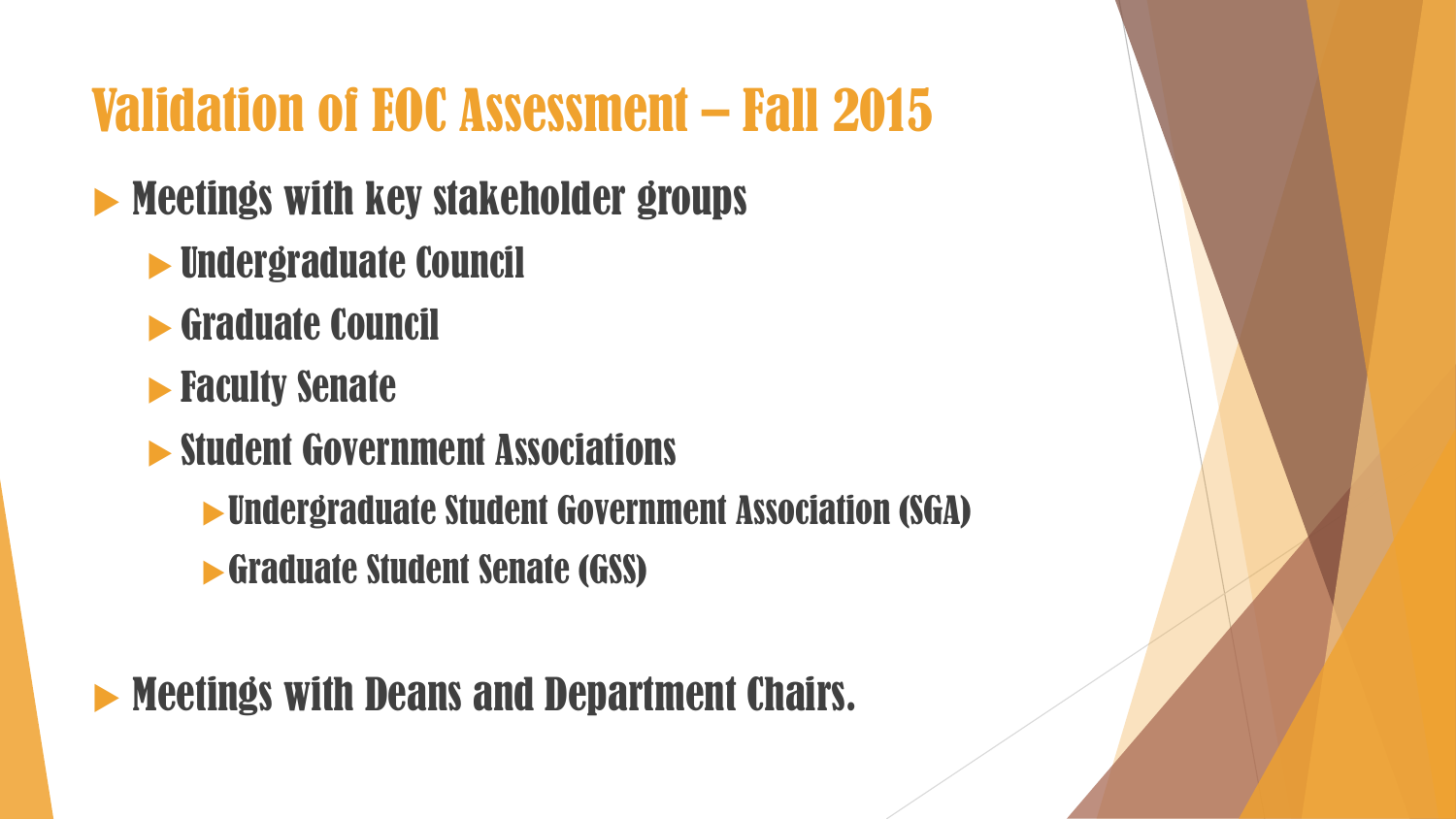# Validation of EOC Assessment – Fall 2015

- Extensive testing of new Campus Labs online system
- **Perceptions of New End of Course (EOC) instrument and** EOC purpose and use
	- **Faculty (campus-wide survey)**
	- **Students (campus wide survey & focus groups)**
- Selection of courses for first pilot testing of new EOC assessment.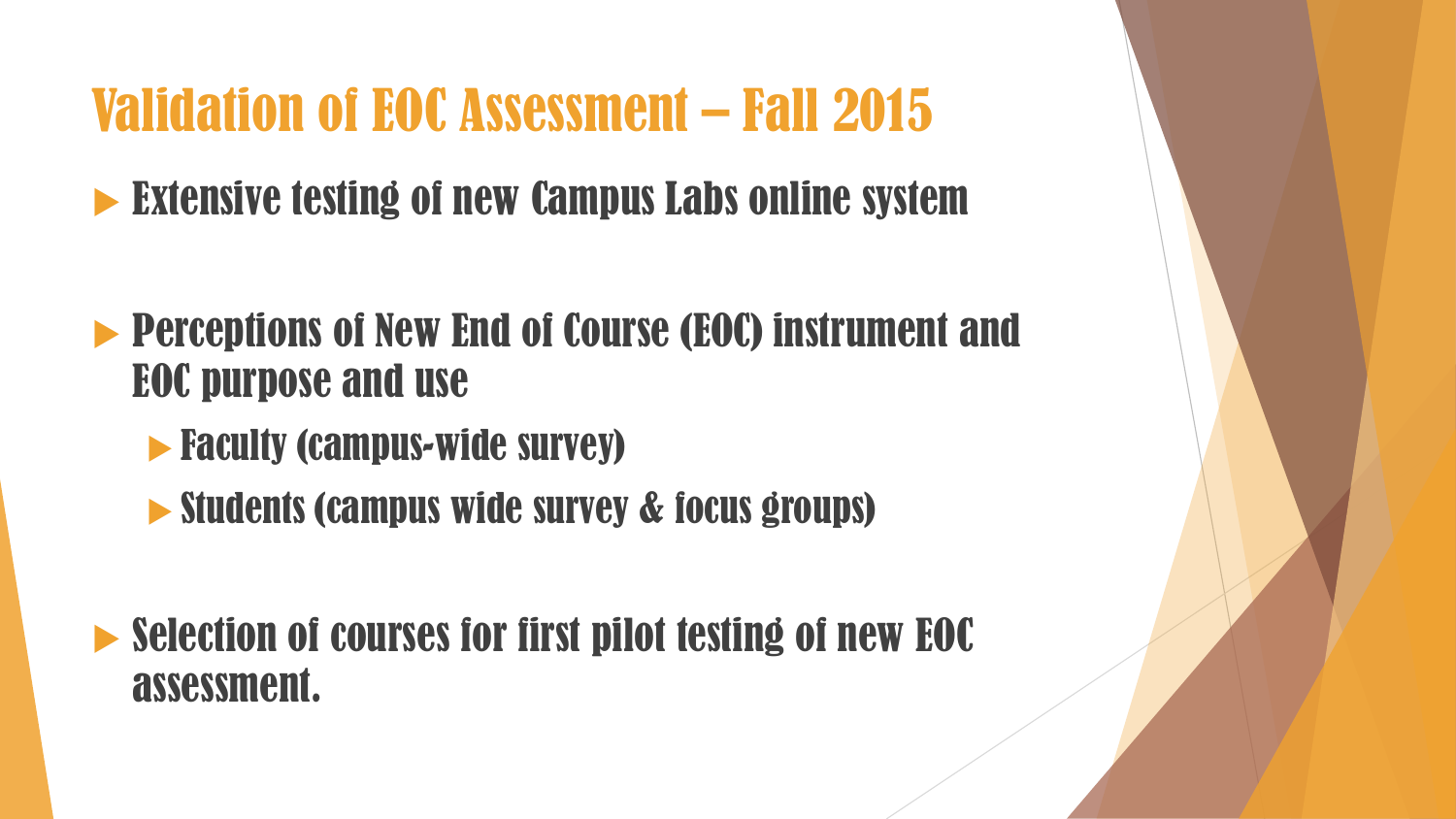# Validation of EOC Assessment – Spring 2016

## **• Analysis of Fall 2015 pilot data**

#### Modifications to assessment questions, response categories, and format as needed

## Selection of courses for second pilot testing of EOC assessment.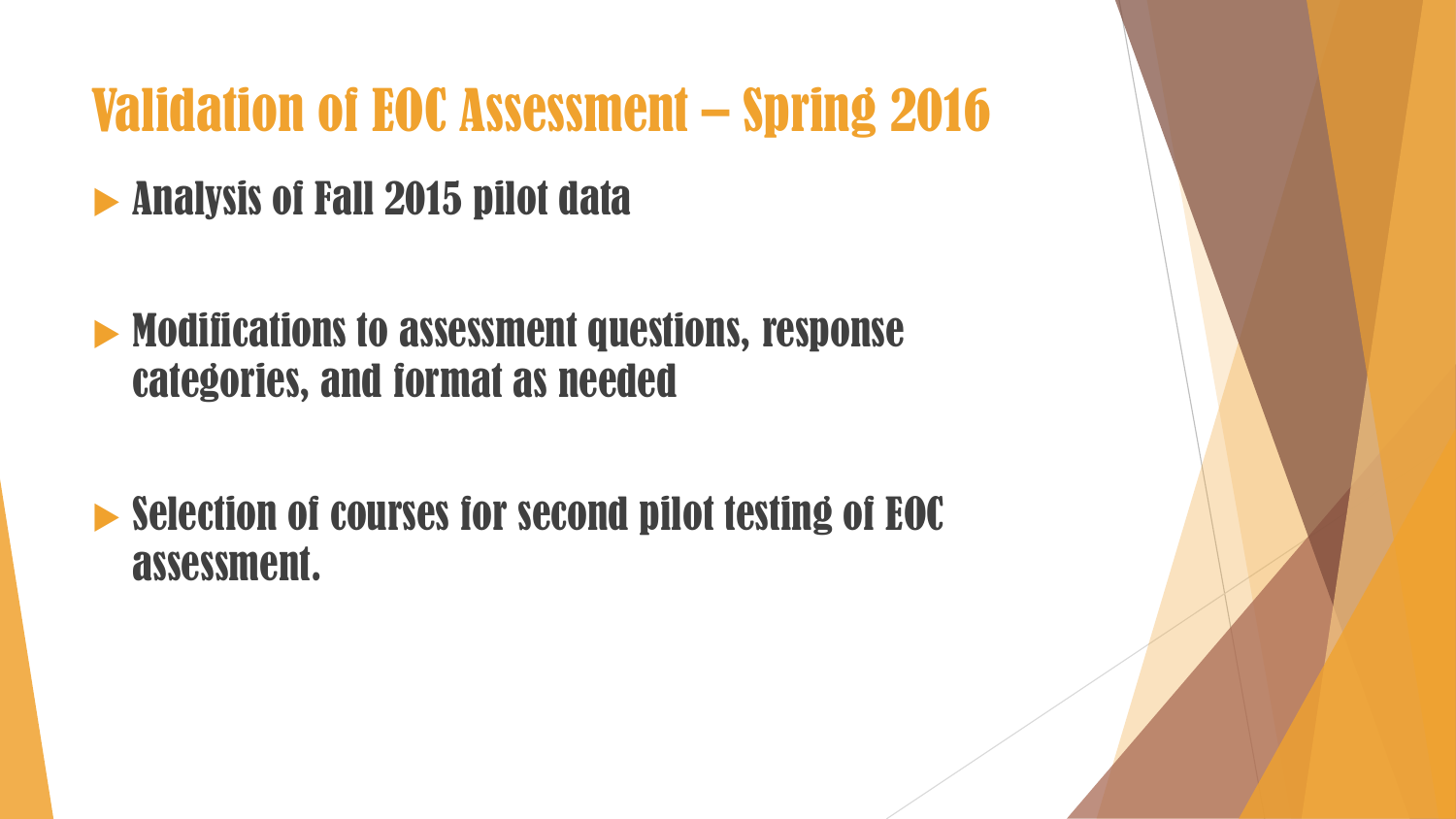# Validation of EOC Assessment – Spring 2016

**Development of Course Evaluation System Guide** 

 $\blacktriangleright$  Training for faculty and departmental staff on Campus Labs system.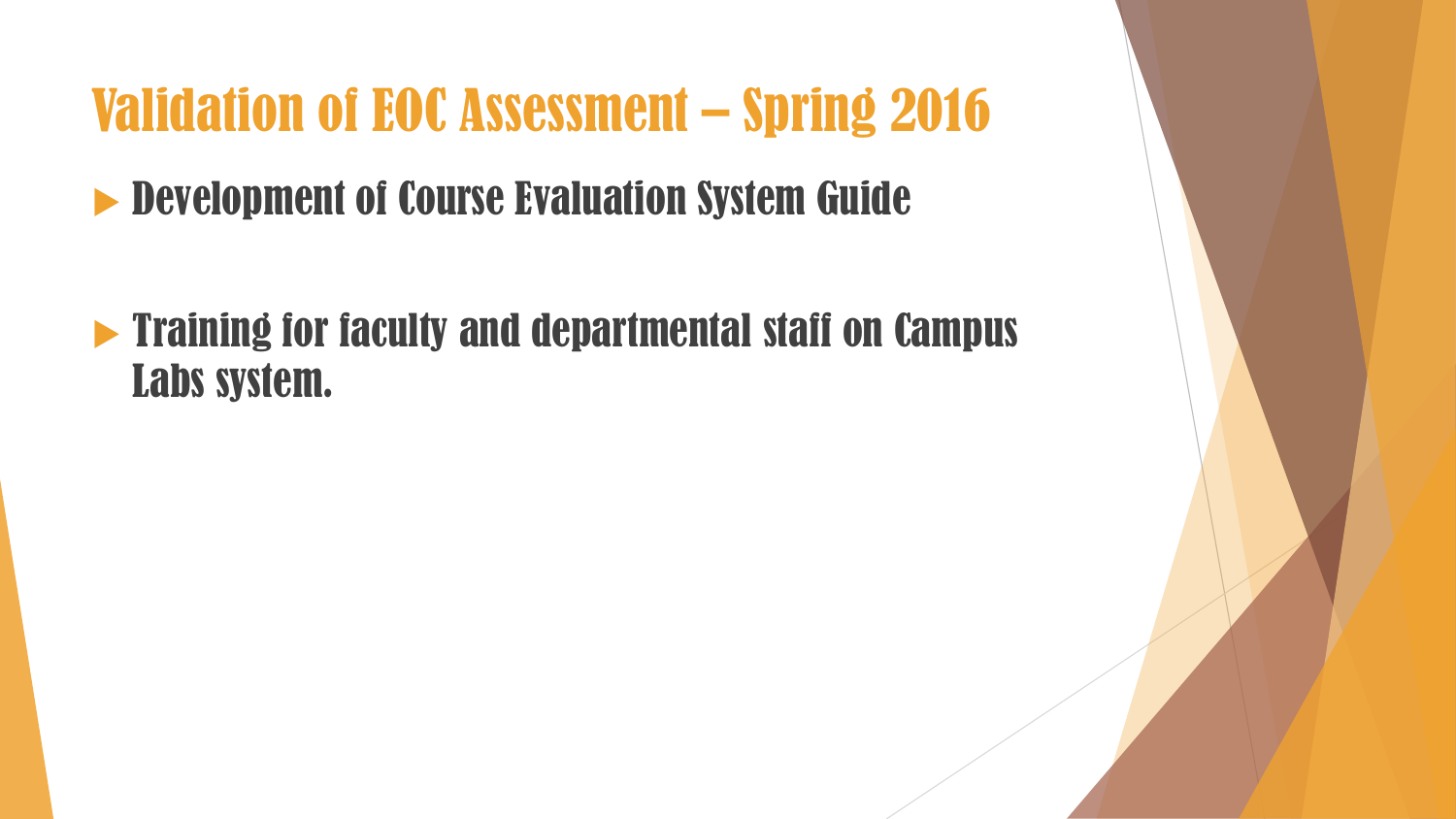# Validation of EOC Assessment – Summer 2016

## **Analysis of data from Spring 2016 pilot test**

#### Modifications to assessment questions and format as needed

## **Final recommendations to Provost**

## Dissemination of findings.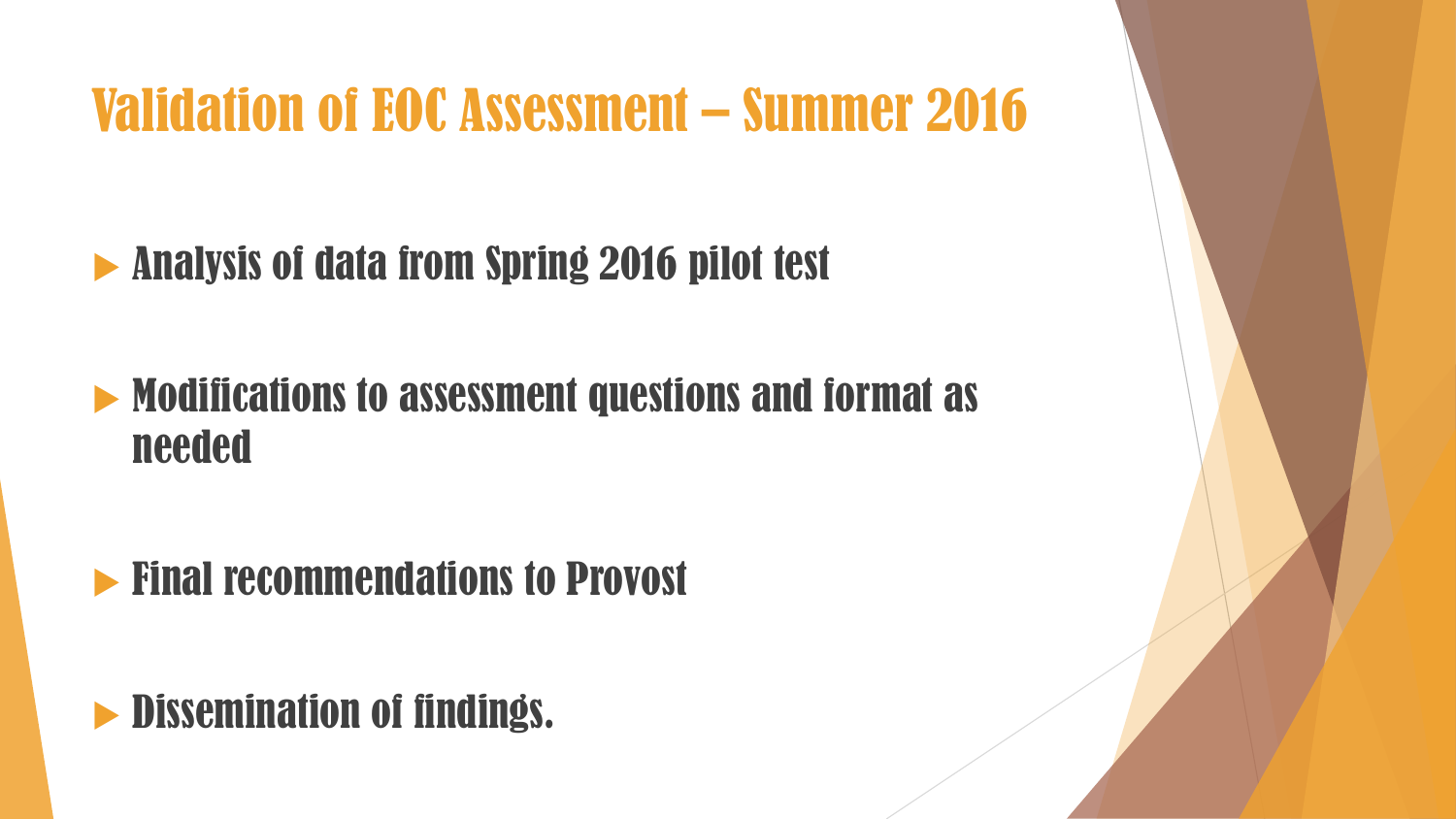# Feedback on the EOC Evaluation Process

- Suggestions for improving the response rate.
- Suggestions for increasing buy-in among faculty/students for the EOC assessment.
- Feedback on core 11 questions and suggestions for response categories.
- Suggestions for supplemental questions.

#### Other feedback.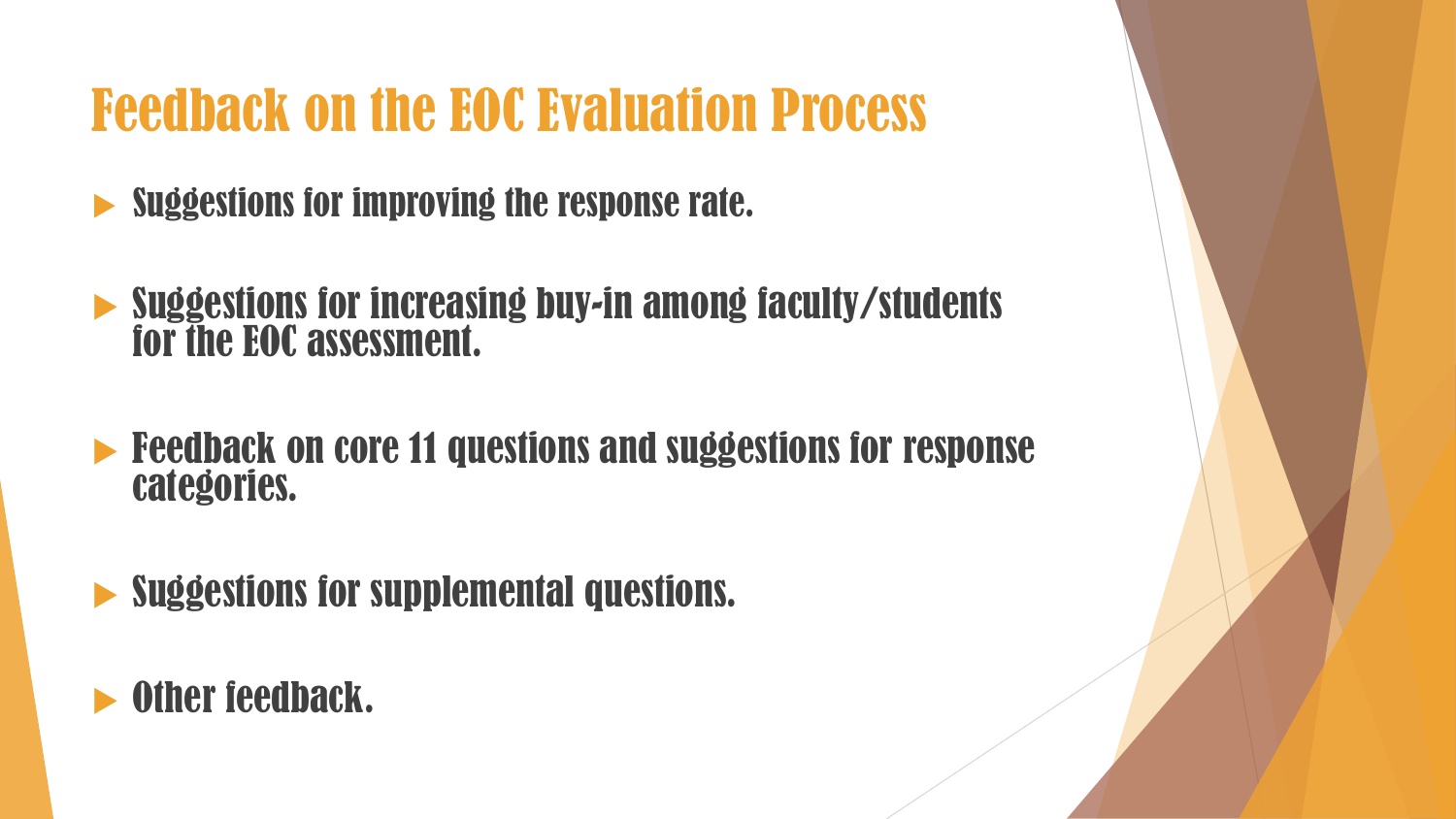# Assistance From Faculty Senate

- **Share handout on revised SAIS with your faculty.**
- Solicit feedback about the EOC process and new items from your faculty.
- Encourage your faculty/students to provide feedback by completing the upcoming survey (early October).
- Suggestions for Instructors/Clinical Faculty and Tenured Faculty that could participate in pilot studies.